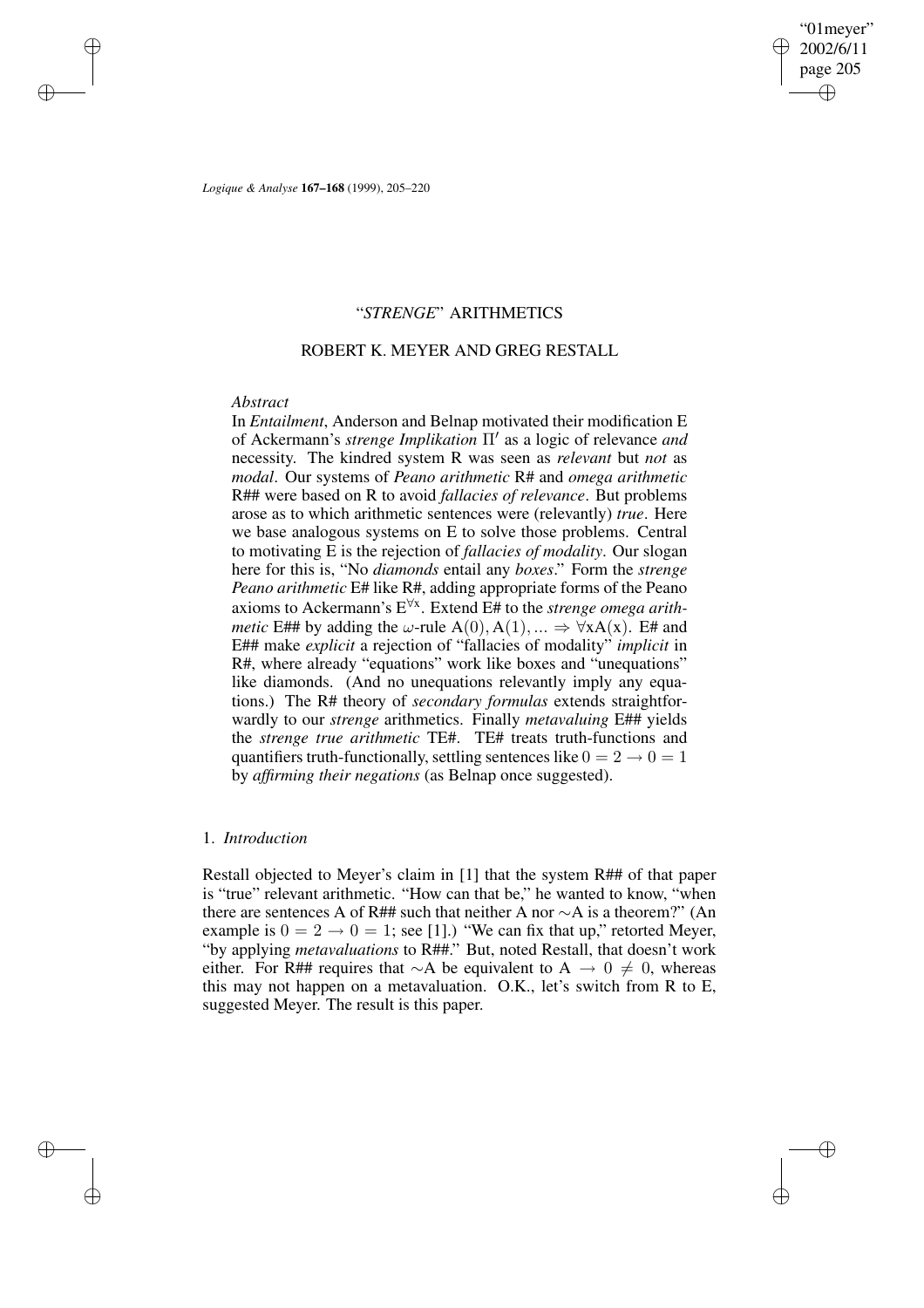"01meyer" 2002/6/11 page 206

✐

✐

✐

✐

We have discussed formulating arithmetic using a *relevant* logic in a number of places; see [2] for an ABD survey and for references.<sup>1</sup> We have most often chosen R as that relevant logic, as Meyer did in [3].<sup>2</sup> But see Restall's [4, 14] for arithmetics developed on a wide choice of substructural logics.<sup>3</sup> True, Meyer did bid "farewell to entailment" in [5]. (Should *this* paper be called "Hello again"?) But Meyer was aware even while writing  $\overline{3}$ ,  $\overline{5}$ ] that there is an odd resonance in R# of the "fallacies of modality" story that Anderson and Belnap used to motivate E in [6]. For just as, in E, no negated entailment entails an entailment, just so in  $R#$  and  $R##$  no negated equation entails an equation.<sup>4</sup>

It will be our purpose here to base relevant arithmetic on E and related systems. This will produce systems E# and E## analogous to R# and R##. More accurately, the systems proposed here will be systems of *strenge* arithmetic, since we formulate E in the manner of Ackermann's  $[7]$ <sup>5</sup>. This means that we make explicit Ackermann's rules  $\gamma$  and  $\delta$ , which ABD chopped. We then extend E## to a system TE# of *strenge true arithmetic*. Let there be definitions, axioms, and rules, which follow a brief interlude on *modal fallacies*.

### 2. *Ackermann, Anderson, Belnap and fallacies of modality*

Prominent in early relevant polemics were the identification and condemnation of some classes of fallacies. Of these, purported *fallacies of relevance* drew the most ink.<sup>6</sup> But so-called *fallacies of modality* were also chastised in [7], [6] and elsewhere. The root of this chastisement was the thought that, from necessary propositions, what follows is further necessary stuff. But the

<sup>1</sup> 'ABD' stands, here and henceforth, for 'Anderson, Belnap & Dunn'.

<sup>2</sup> We did consider basing arithmetic on E in [5], for some of the reasons viewed here as conclusive.

<sup>3</sup> [4] was a Ph.D. thesis on logics without the contraction principle  $(A \rightarrow (A \rightarrow B)) \rightarrow$  $(A \rightarrow B)$ , which R has.

<sup>4</sup> For proof of the R facts, see Appendix 1 of this paper.

 $<sup>5</sup>$  See [2], esp. pp. 129–141, for more on the relation between E and Ackermann's original</sup> systems.

<sup>6</sup> See [6] and the prior Anderson-Belnap papers cited there for more on fallacies of relevance.

✐

✐

✐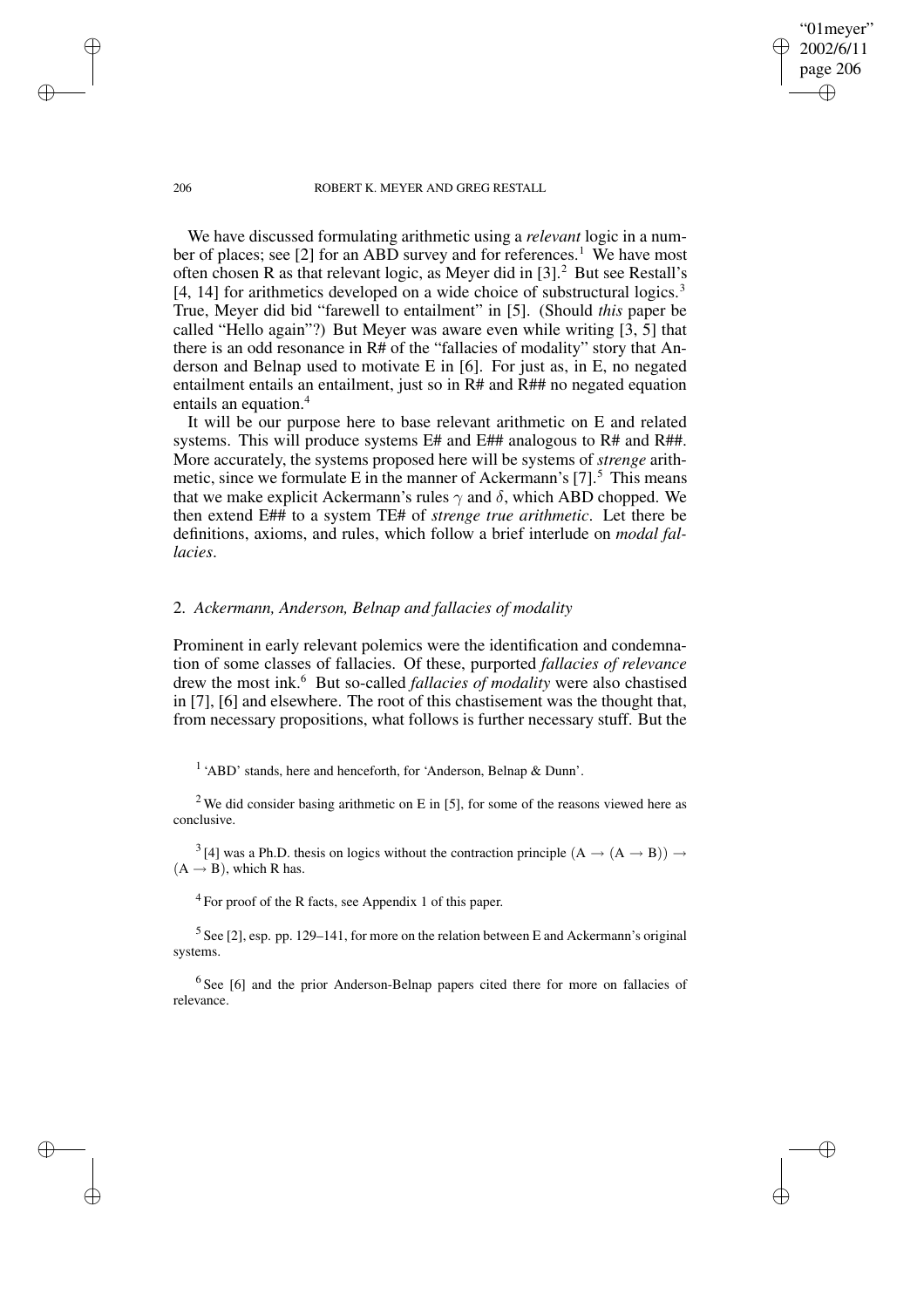root went to the *top* and the tree grew *upside down*. And the purported thesis became something like,

*FoM1*. Unnecessary stuff does *not* entail necessary stuff. Alas, *FoM1* is clearly false, as even [6] came to concede.<sup>7</sup> We now make contact with the jaw-breaking terminology of [6] (for which it was suitably contrite), where what we shall call a *box* was identified on pp. 36ff. as a *necessitive*. For the record,

DB. A is a *box* if it is demonstrably equivalent to some  $\Box B$ .

✐

✐

✐

✐

DD. A is a *diamond* if it is demonstrably equivalent to some  $\Diamond B$ . Having abandoned *FoM1*, [6] decided that what it had had in mind was that *boxes* were choosy about the sorts of propositions that they followed from. In particular, [6] agreed with [7] that

*FoM2*.  $p \rightarrow (A \rightarrow B)$  is *never* valid, for a propositional variable p and any formulas A, B. Reason:  $A \rightarrow B$  is itself a necessitive (as [6] sees it). And boxes do *not* follow from variables. *FoM2* is inapplicable in this paper, since nothing in the formal theories of arithmetic that we shall be examining works like a variable p. But not far off is the further E-metatheorem

*FoM3.*  $\Diamond A \rightarrow \Box B$  *is never* valid. I.e., *diamonds* don't entail *boxes*. Note that *FoM2* follows quickly from *FoM3*. Consider the following argument:

| Given:      | 1) No diamonds entail any boxes. (FoM3)                               |
|-------------|-----------------------------------------------------------------------|
| Assumption: | 2) $p \rightarrow (A \rightarrow B)$ is nonetheless E-valid, for some |
|             | $p, A, B.$ (For <i>reductio</i> )                                     |

Of course the rule of uniform substitution for propositional variables like p is admissible for the *logic* E. Letting  $A'$  and  $B'$  be the result of substituting  $\Diamond p$  for p in A and B we get

Conclusion:  $3 \lor p \rightarrow (A' \rightarrow B')$  is a theorem of E. But, according to E, the *entailment*  $A' \rightarrow B'$  is already a *box*, whence 3) contradicts 1). Moral: the *reductio* assumption 2) is false, whence *FoM2* is established.

That fallacies of modality are *bad* is not yet widely accepted (even by us) as *good philosophy*. Imagine our surprise, accordingly, when some formulas of relevant arithmetic (like anything of the form  $u = v$ ) started *acting like boxes*. To complete the shock, their negations behaved like *diamonds*. Even (the advertised as non-modal) R# and R## respect *FoM3*, it would seem. We adapt all this to the E environment here, where *FoM3* holds *ab initio*.

What *should* we think, philosophically, of the *FoM3* prohibition against  $\Diamond A$  *ever* entailing  $\Box B$ ? An off-the-cuff thought is that it makes good sense, since diamonds regularly come from boxes. But who extracts boxes from diamonds? Nor is it unreasonable to let E speak for itself on the point. "I

<sup>7</sup> See it and [5] for discussion and references, mainly to Sylvan and Plumwood, formerly Routley & Routley.

"01meyer" 2002/6/11 page 207

✐

✐

✐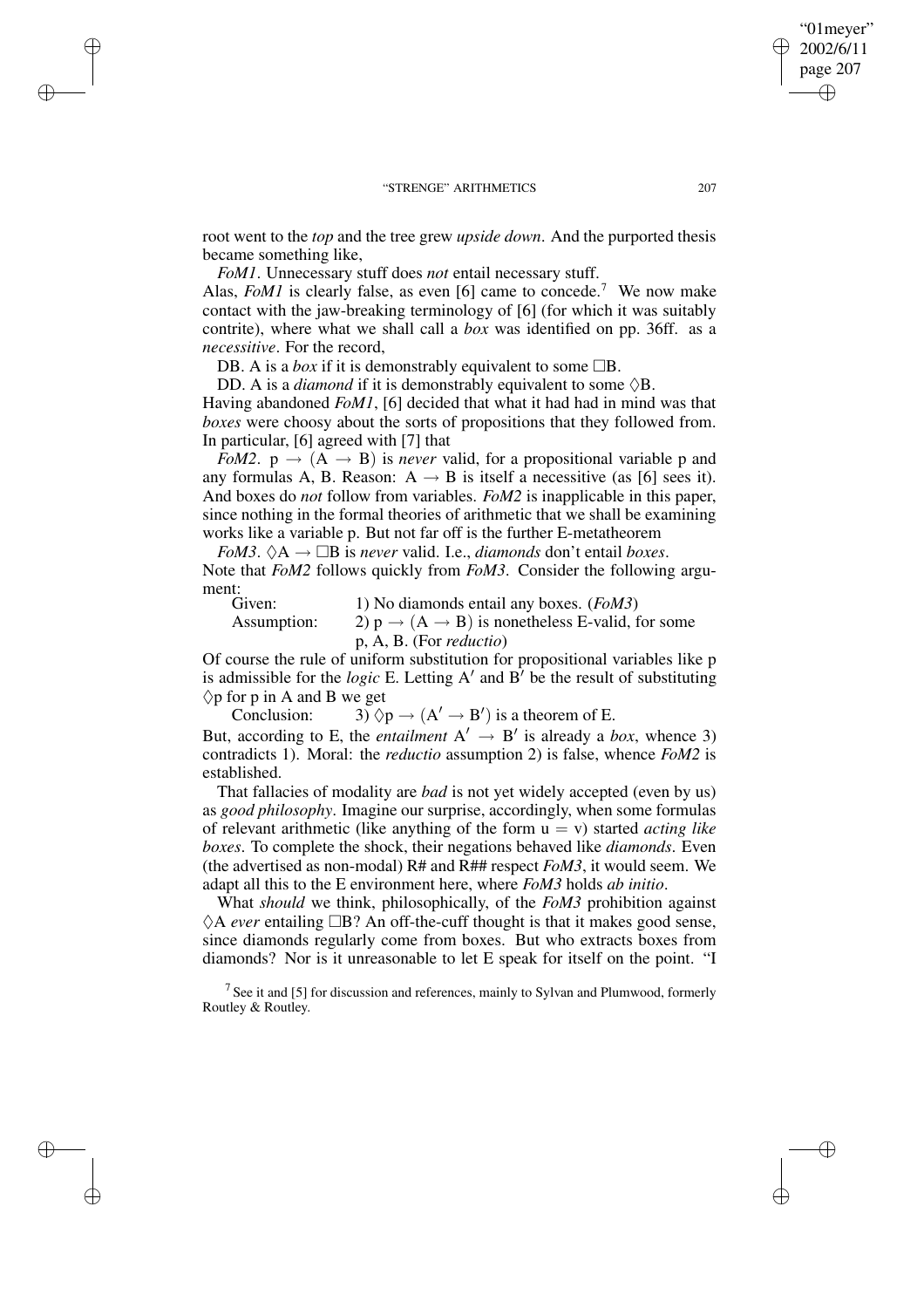"01meyer" 2002/6/11 page 208

✐

✐

✐

✐

am *not* the sort of logic," E might say, "to permit  $\Box B$  to follow from *any old thing*. I particularly object when the old thing is a diamond. On the recently fashionable Kripke semantics for modal logics,  $\Diamond A$  is true at a "world" w just in case w *sees* some world a such that A is true at a. But  $\Box B$  is true at w iff B is true at every world b that w *sees*. It sounds like a quantifier mixup to me. Why should w's looking in one direction, say to the northeast, and seeing A true thataway, ever lead us to suppose that B is true *in every direction?* Is this not a fallacy based on a 'Come one, come all' maxim?"

At this point many readers —maybe even Kripke himself— will want to quarrel with E. "What," they may interject, "of the case when B is itself a logical truth, and is accordingly true *everywhere?*" E has a quick rejoinder, since on the semantics of relevant logics not even the logical truths are true everywhere.<sup>8</sup> Renewing the attack S5'ers may point to their thesis  $\Diamond \Box A \rightarrow$  $\Box A$ , a diamond entailing a box if ever there was one.<sup>9</sup>

"So much the worse," E will respond, "for S5. I always preferred S4 myself." 10

## 3. *Axioms for strenge arithmetics*

Our systems are formulated in a traditional arithmetical vocabulary, with *terms* built up from the constant 0 and individual variables x, y, z, etc., using the successor operation ' and the dyadic function symbols  $\times$  and  $+$ . Atomic formulas are of the form  $t = u$ , where t and u are terms. *Formulas* A, B, C, etc. are then built up as usual from the atomic ones under &,  $\vee$ ,  $\sim$ , and →, together with the *universal quantifier* ∀. *Sentences* shall be formulas in which no variable occurs free. We enter the following additional definitions:

✐

✐

✐

<sup>&</sup>lt;sup>8</sup> The chief tool for refuting paradoxes of implication in relevant semantics lies precisely in admitting points in frames at which even theorems of logic can be falsified. Cf. [16]. For how this works for the logic E, see [17]. Or [2], for an older Meyer plan.

<sup>&</sup>lt;sup>9</sup> This thesis has been invoked in a (purportedly valid) version of the Ontological Argument for the Existence of God. Dunn has quipped that S5 must be false, since one can prove therein that God exists. We remark in rebuttal that an *invalid* argument to a *true conclusion* is best replaced by a *valid* one. Cf. [18], owed in part to Putnam, which *proves* the true conclusion.

<sup>10</sup> Sharing this preference was A. R. Anderson, who identified S4 as the *true one* among *many modal logics*.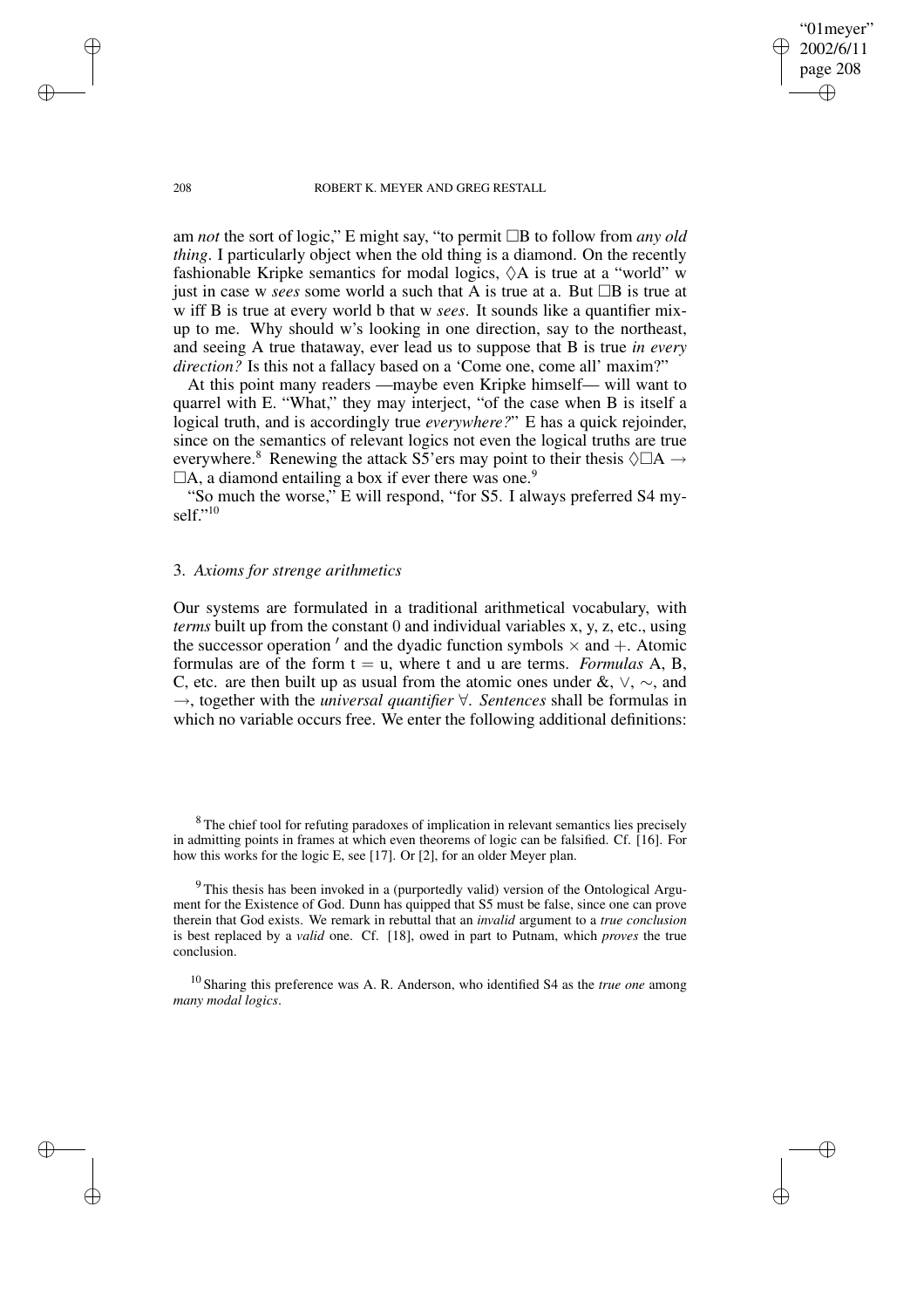| (D <sub>D</sub> )     | $A \supset B = df \sim A \vee B$                                  |
|-----------------------|-------------------------------------------------------------------|
| $(D \leftrightarrow)$ | $A \leftrightarrow B = df (A \rightarrow B) \& (B \rightarrow A)$ |
| $(D\exists)$          | $\exists x A = df \sim \forall x \sim A$                          |
| (Dt)                  | $t = df 0 = 0$                                                    |
| (Df)                  | f = df $\sim t$                                                   |
| $(D\neq)$             | $u \neq v = df \sim (u = v)$                                      |
| $(D\square)$          | $\Box A = df t \rightarrow A$                                     |
| $(D\Diamond)$         | $\Diamond A = df \sim \Box \sim A$                                |
| (D1)                  | $1 = df 0'$                                                       |
| (D2)                  | $2 = df 1'$                                                       |

etc. In particular, we take 0, 1, 2, 3... as the *numerals*, each of them to be thought of as the *name* of the corresponding natural number. These definitions give the items defined their usual properties in systems of *strenge* implication.  $0 \neq 0$ , which is f, will have the properties of [7]'s *das Absurde*. We largely follow [7] (rather than ABD) in our choices of axioms and rules.

We divide the axioms of  $E#$  and  $E#$  into three parts (like Gaul).<sup>11</sup>

(S) Propositional axioms (of  $E^{12}$ 

✐

✐

✐

✐

| AxI                     | $A \rightarrow A$                                                             |
|-------------------------|-------------------------------------------------------------------------------|
| AxB                     | $(B \to C) \to (A \to B) \to A \to C$                                         |
| AxB'                    | $(A \rightarrow B) \rightarrow (B \rightarrow C) \rightarrow A \rightarrow C$ |
| A x W                   | $(A \rightarrow A \rightarrow B) \rightarrow A \rightarrow B$                 |
| Ax&E                    | $A\&B \rightarrow A$ and $A\&B \rightarrow B$                                 |
| $Ax \rightarrow & I$    | $(A \rightarrow B) \& (A \rightarrow C) \rightarrow A \rightarrow B \& C$     |
| $Ax\vee I$              | $A \rightarrow A \vee B$ and $B \rightarrow A \vee B$                         |
| $Ax \rightarrow \vee E$ | $(A \rightarrow C) \& (B \rightarrow C) \rightarrow A \vee B \rightarrow C$   |
| AxDist                  | $A\&(B\vee C)\rightarrow B\vee A\&C$                                          |
| AxTranspos              | $(A \rightarrow B) \rightarrow \sim B \rightarrow \sim A$                     |
| AxCounterex             | $A\& \sim B \rightarrow \sim (A \rightarrow B)$                               |
| $Ax \sim E$             | $\sim \sim A \rightarrow A$                                                   |
| $Ax \sim U$             | A $\rightarrow \sim \sim A$                                                   |

11 "*Gallia est omnis divisa in partes tres*," said Caesar.

 $12$  For the time being, we allow free variables in theorems here. We rank binary connectives thus in order of *increasing* scope: &, o, ∨, ⊃, →, ↔. We break with standard relevant practice by (i) eschewing dots as parentheses  $\&$  (ii) associating  $\rightarrow$  to the *right*. As usual,  $\times$  precedes + among term-forming operators, and we may drop  $\times$  for simple juxtaposition. Unary operators and quantifiers have minimal scope. Our only (binary) predicate is  $=$ .

"01meyer" 2002/6/11 page 209

✐

✐

 $\bigoplus$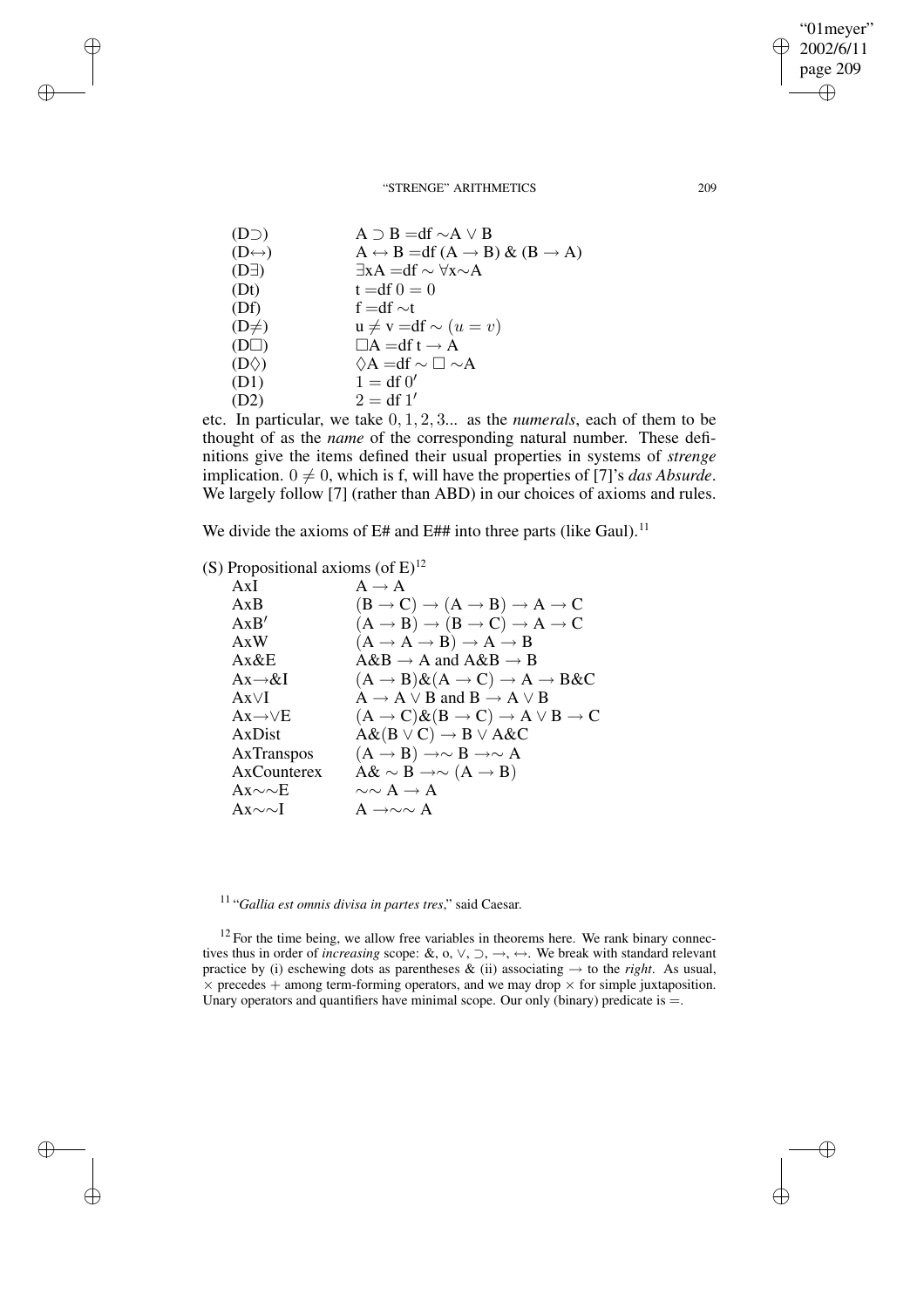### "01meyer" 2002/6/11 page 210 ✐ ✐

✐

✐

#### 210 ROBERT K. MEYER AND GREG RESTALL

(Q) Quantifier axioms (of  $E^{\forall x}$ ).<sup>13</sup> We follow [2] in writing Ax for a formula in which x *may* (but need *not*) occur free; and Au shall be the result of *proper* substitution of the term u for the individual variable x in Ax. The quantifier axioms, then, will be the following:

|                            | $\sim$ q weakness will change within $\sim$ 111 c $\sim$ 111 c $\sim$ 111 c $\sim$ 111 c $\sim$ |
|----------------------------|-------------------------------------------------------------------------------------------------|
| $Ax\forall E$              | $\forall$ xAx $\rightarrow$ Au, u any term                                                      |
| $Ax \rightarrow \forall I$ | $\forall x(A \rightarrow Bx) \rightarrow A \rightarrow \forall xBx$ , x not free in A           |
| $Ax\forall\forall$         | $\forall x(A \lor Bx) \rightarrow A \lor \forall xBx$ , x not free in A                         |
| $Ax\forall \rightarrow$    | $\forall x(A \rightarrow B) \rightarrow \forall xA \rightarrow \forall xB$                      |
| $Ax\forall \&$             | $\forall x A \& \forall x B \rightarrow \forall x (A \& B)$                                     |
|                            |                                                                                                 |

These are most of the quantifier axioms for  $E^{\forall x}$  in [2], with a few notational and other inessential changes. One change is reflected in ∀E axioms, which take Au as the result of properly substituting u for x in Ax, when u is free for x.<sup>14</sup> Another nominal change is that we now permit terms to be *complex*, in view of the additional term-forming operators  $\prime$ ,  $\times$ , and  $+$ ; while ABD state their axioms (on p. 72 of [2]) only for the case where u is another individual variable.<sup>15</sup>

The arithmetical particles and proper axioms of E# are stolen from those of [1] for R#. The same goes for the relation between E## and R##. Here they are.

## (N) Arithmetical axioms of E# and E##

 $E#1$   $x = y \rightarrow x' = y'$ E#2  $x = y \rightarrow x = z \rightarrow y = z$ E#3  $x + 0 = x$ E#4  $x + y' = (x + y)'$ E#5  $x \times 0 = 0$ E#6  $x \times y' = xy + x$ E#7  $y' = y' \rightarrow x = y$ E#8  $\prime \neq 0$ 

# We now require some rules. For the *strenge P-arithmetic* E# we choose the following: $16$

<sup>13</sup> We follow [2] in replacing the old name EQ by  $E^{\forall x}$  for first-order E. Since we have defined ∃ as the (DeMorgan) dual of ∀ by (D∃) above, we do *not* follow [2] in having explicit axioms governing ∃ (since these are proved using dual ∀ theorems).

<sup>14</sup> The dual ∃I axiom, explicit in [2], is Au  $\rightarrow \exists xAx$ . This is by definitions a theorem scheme. See the preceding footnote.

<sup>15</sup> But ABD clearly *intend* the more general forms of the axioms.

<sup>16</sup> *P* is for *Peano*.  $\Rightarrow$  is a *metalogical* "if". Thus read  $\alpha$  below as the  $\rightarrow$ E rule,  $\beta$  as &I, and  $\gamma$  as  $\supset E$ .

✐

✐

✐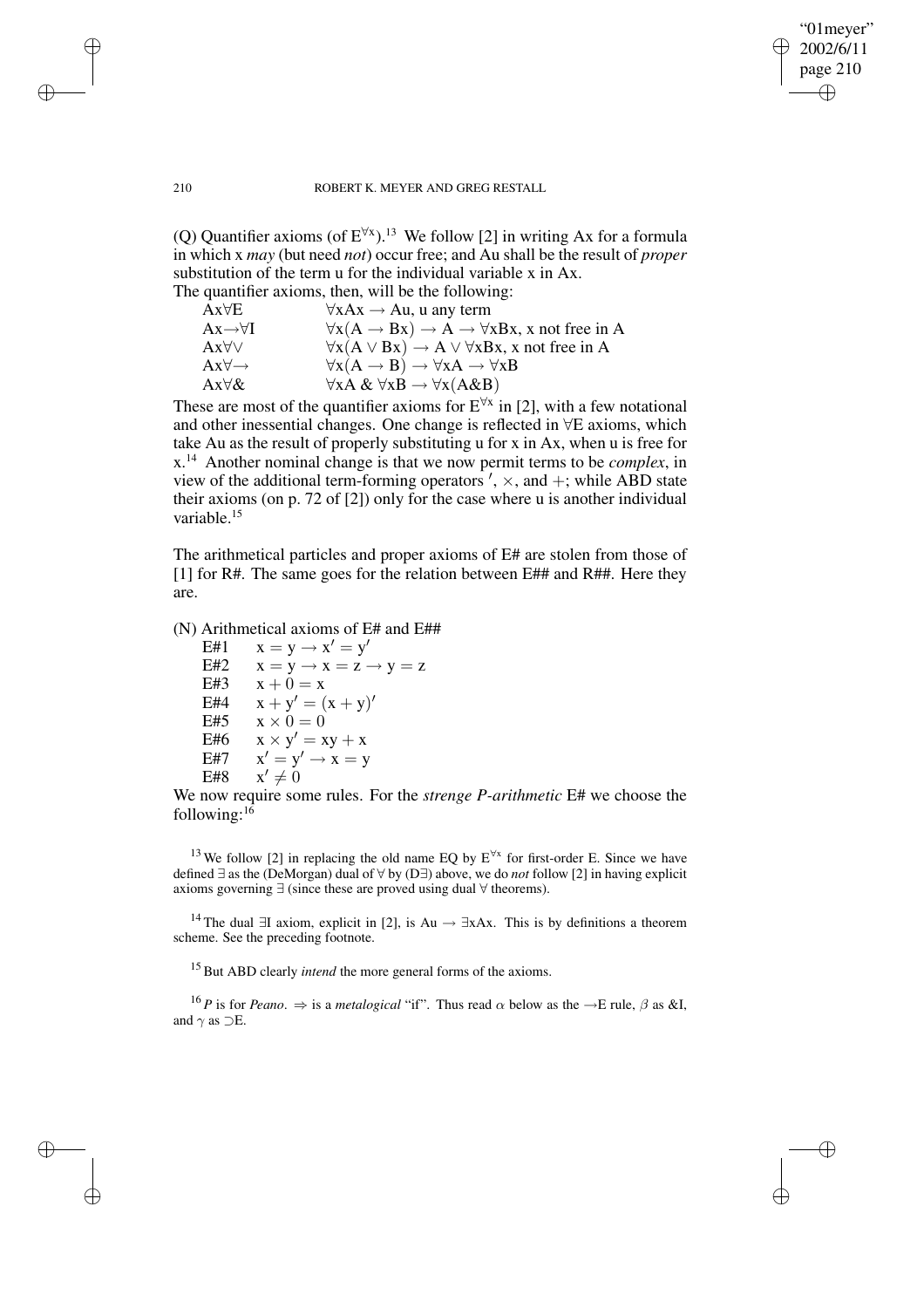| $\alpha$ | $A \rightarrow B \Rightarrow (A \Rightarrow B)$                       | $\rightarrow$ H |
|----------|-----------------------------------------------------------------------|-----------------|
| $\beta$  | A and $B \Rightarrow A \& B$                                          | &I              |
| $\gamma$ | $A \supset B$ and $A \Rightarrow B$                                   | $\neg E$        |
| δ        | $A \rightarrow (B \rightarrow C)$ and $B \Rightarrow A \rightarrow C$ |                 |
| AI       | $A \Rightarrow \forall x A$                                           |                 |
| RMI      | $\forall x (Ax \rightarrow Ax')$ and $A0 \Rightarrow \forall x Ax$    |                 |

In E#, as in R#, we may replace RMI (the Rule of Mathematical Induction) by its deductive equivalent

 $E#9 \quad \forall x (Ax \rightarrow Ax') \& A0 \rightarrow \forall x Ax$ 

✐

✐

✐

✐

But RMI makes sense for a wider class of formal arithmetics than does the axiom scheme E#9.<sup>17</sup> We extend E# to the *strenge*  $\omega$ -*arithmetic* E## by adding the well-known  $\omega$ -rule

 $\omega$  A0 and A1 and ... and An and ...  $\Rightarrow$   $\forall$ xAx

I.e., the *premisses* of  $\omega$  are the An for *every numeral* n, and its *conclusion* is ∀xAx. Note also that, given  $\omega$ , we can drop RMI as primitive; for RMI is easily shown admissible anyway by induction in the metatheory of E##. Other rules, including  $\delta$ , remain primitive for E##.

## 4. *Elementary consequences of the axioms*

In our previous work in relevant arithmetic, we have recalled that the natural numbers are built up from the fundamental number 0 by adding 1's. Just so, we have claimed, *propositions* about these numbers ought reasonably to be taken as following from some fundamental true proposition t, to be interpreted (following ABD) as the *conjunction* of all such fundamental truths. The t that we have previously chosen for this role is  $0 = 0$ ; we choose it again, motivating Dt. But it is not so clear in the E# case that this t will play the role that we have assigned to it. Specifically, we shall want as a theorem (from E#8)

E#8t.  $t \to \forall x (x' \neq 0)$ 

But to *get* this theorem requires some care. We follow Ackermann and restore the primitive rule  $\delta$  of [7]. For it is easy to see (and to prove) that we have

(1)  $0 = 0 \rightarrow (A \rightarrow A)$ 

as a theorem scheme of E#, by structural induction on A. And we then get E#8t from (1) by applying rule  $\delta$  to (1) and the E# theorem  $\forall x(x' \neq 0)$ , detaching a *second* antecedent in (1). So,

*Fact* 1. A  $\Rightarrow$   $\Box$ A is an admissible rule of E# and of E##.

<sup>17</sup> See [3, 4, 14]. Dunn suggested E#9 as an axiom scheme of mathematical induction. RMI is ours.

"01meyer" 2002/6/11 page 211

✐

✐

✐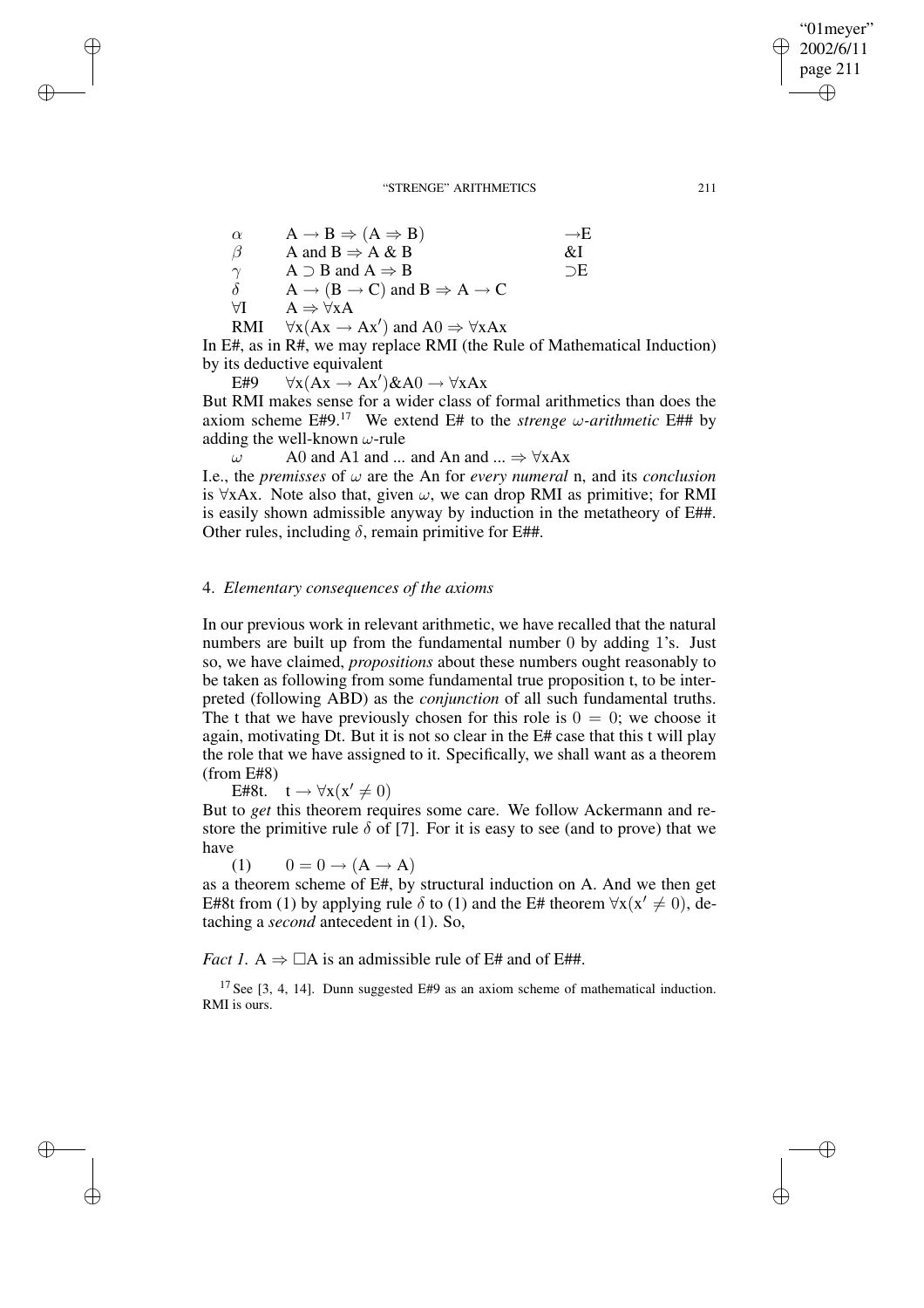### "01meyer" 2002/6/11 page 212 ✐ ✐

✐

✐

#### 212 ROBERT K. MEYER AND GREG RESTALL

✐

✐

✐

✐

*Proof.* Use (1) and  $\delta$  as just above to show  $t \rightarrow A$  for all theorems A, ending the proof.

There was, in R#, an interesting theory of what we called *secondary formulas* in [3]. A version of this theory passes over to the *strenge* arithmetics E# and E##. We observe first

| (2) | $x = y \rightarrow (x = y \rightarrow y = y)$ E#2 |                                       |
|-----|---------------------------------------------------|---------------------------------------|
|     |                                                   | (Symmetry and transitivity of $=$ )   |
| (3) | $x = y \rightarrow y = y$                         | AxW, $(2)$ , $\rightarrow$ E          |
| (4) | $y = y \rightarrow 0 = 0$                         | Subtraction                           |
|     |                                                   | (Hint: use E#7, $RMI$ ) <sup>18</sup> |
| (5) | $x = y \rightarrow 0 = 0$                         | $(3), (4), AxB', \rightarrow E$       |

Thus by (5) and Dt, all *equations* entail t. Let us accordingly call *any formula* A of E# which entails t a *secondary equation*. We call a *negated equation* an *unequation*. By transposition in (5) it is evident that f entails every *unequation*. Generalizing again, any formula B of E# which is provably entailed therein by f shall be a *secondary unequation*. Finally C is a *secondary formula* iff C is either a secondary equation or a secondary unequation. We have now

*Fact* 2. All  $\rightarrow$ -free formulas of E# are secondary formulas, and they are provable in E# iff provable in classical Peano arithmetic P#.

*Proof.* We have noted that both equations and unequations are secondary formulas; to show that this property is preserved under truth-functional combination and quantification is by a straightforward induction. (Note that it is *not* in general preserved under combination by  $\rightarrow$ .) As for the final claim, on direct translation E# is evidently a subsystem of P#. A good exercise, which we commend to readers, is to show that the axioms of P# (in the truth-functional vocabulary, with  $\supset$  for  $\rightarrow$ ) are theorems of E#. Whence because E# is closed under the rules of P# (in particular under  $\gamma$ , by fiat), any classical proof of a P# theorem is (near enough) an E# proof.<sup>19</sup> O.E.D.

<sup>18</sup> Alternatively, follow Dunn by multiplying both sides by 0, invoking E#5. Cf. [2], p. 437.

<sup>19</sup> Contrast the R# situation, which does *not* have Ackermann's  $\gamma$  as a primitive or even as an admissible rule. For (thanks to Friedman) we refuted  $\gamma$  by producing in [8] a theorem QRF of P# which was not (even truth-functionally) a theorem of R#. However we think it no great virtue of E# that it delivers P# so simply. In relevant theories we prefer to *prove* γ, not to *impose* it by fiat. The contrasting and more interesting result for R# is that secondary *unequations* are provable in R# iff provable in P#. This leads in [3] to a direct homomorphic *exact* translation from P# to R#, preserving both theorems and non-theorems.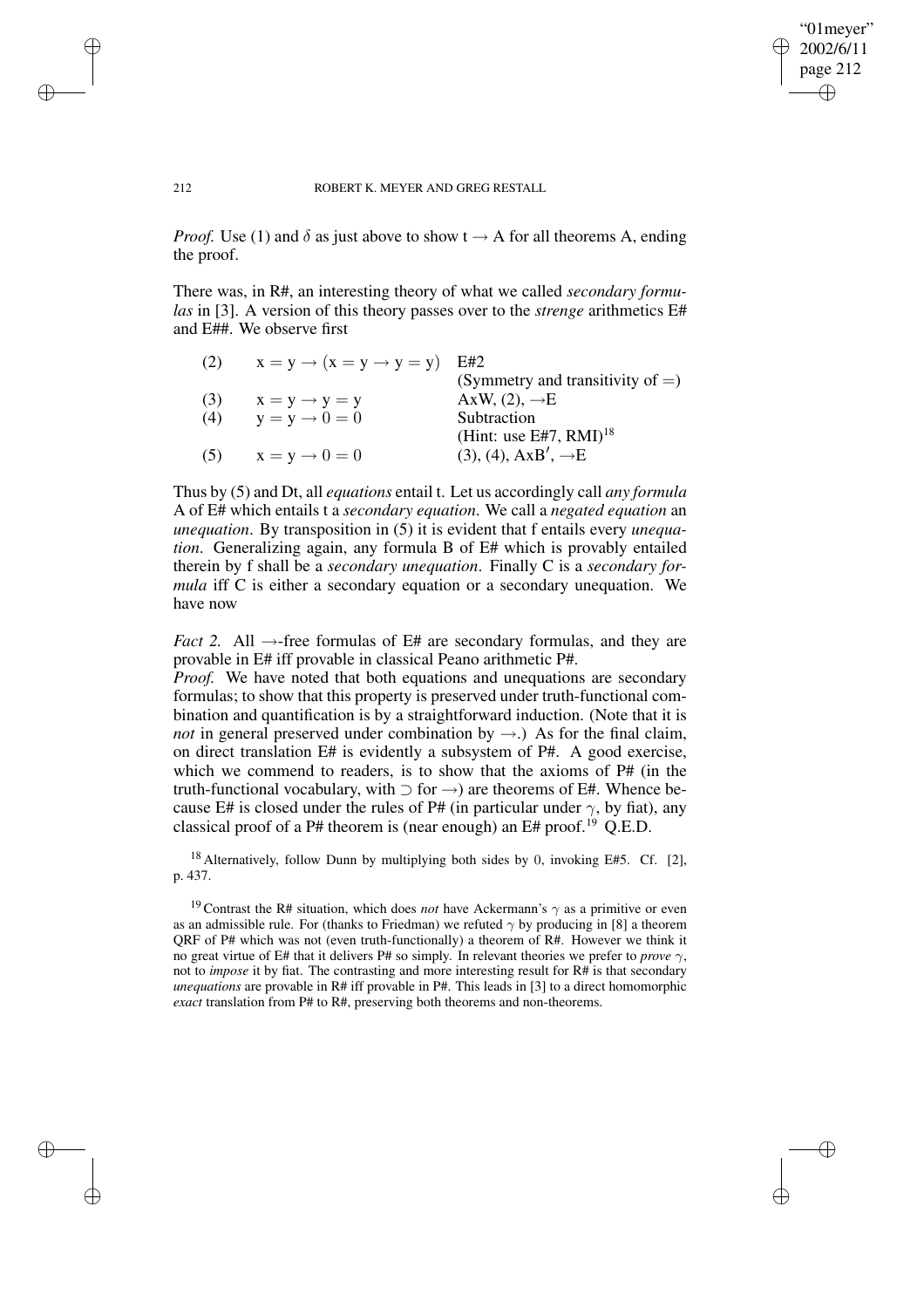# 5. *The modal structure of E#*

✐

✐

✐

✐

We have decided to make something of the modal distinctions of E. So it is time to draw some. First, we wish to show that our identification back in R# of equations with boxes and unequations with diamonds holds in a structured way in E# (and so in its super-systems E## and TE#). Here is our

*Fact 3.* Among the theorem schemes of E# are the following:

E#10.  $x = y \leftrightarrow \Box(x = y)$ E#11.  $x \neq y \leftrightarrow \Diamond(x \neq y)$ E#12.  $A \rightarrow B \leftrightarrow \Box(A \rightarrow B)$ E#13.  $t \rightarrow (A \rightarrow A)$ E#14.  $\Box A \rightarrow A$ E#15.  $t \rightarrow x = x$ 

*Proof.* Recall that we have defined  $\Box A$  as  $0 = 0 \rightarrow A$ . E#14 then follows immediately from  $\Box A \rightarrow \Box A$  and an application of  $\delta$ , "detaching"  $0 = 0$ . Easy application of Fact 1 produces both E#13 and E#15. E#11 follows from E#10 by transposition and D $\Diamond$ . We conclude the verification of Fact 3 by showing E#10, E#12 from left to right. For the former, note  $x = y \rightarrow$  $(x = x \rightarrow x = y)$  by transitivity of =, after which apply E#15 and D $\Box$ . Similarly, we get E#12 from L to R by E#13, from the instance  $(A \rightarrow B) \rightarrow$  $((A \rightarrow A) \rightarrow (A \rightarrow B))$  of AxB. Q.E.D.

Among the boxes of  $E#$  (and super-theories like  $E##$ ) are all the  $u = v$  and all the  $A \rightarrow B$ . (Apply E#10, E#12.) If A and B are *both* boxes then A&B and A∨B are boxes. (Apply Ax→&I, Ax→∨E.) If A is a box then ∀xA and  $\exists$ xA are boxes. (Apply Ax→ $\forall$ I.) Dually, negations of boxes such as the u  $\neq$ v and  $\sim$  (A → B) are diamonds. The class of diamonds is closed likewise under the lattice connectives & and  $\vee$  and quantifiers  $\forall$  and  $\exists$ .

To show that E# (and its super-systems) reject modal fallacies, we recall Ackermann's  $\mathcal{F}(2)$ , p. 136). Its Hasse diagram and  $\rightarrow$  table are as follows:



"01meyer" 2002/6/11 page 213

✐

✐

 $\bigoplus$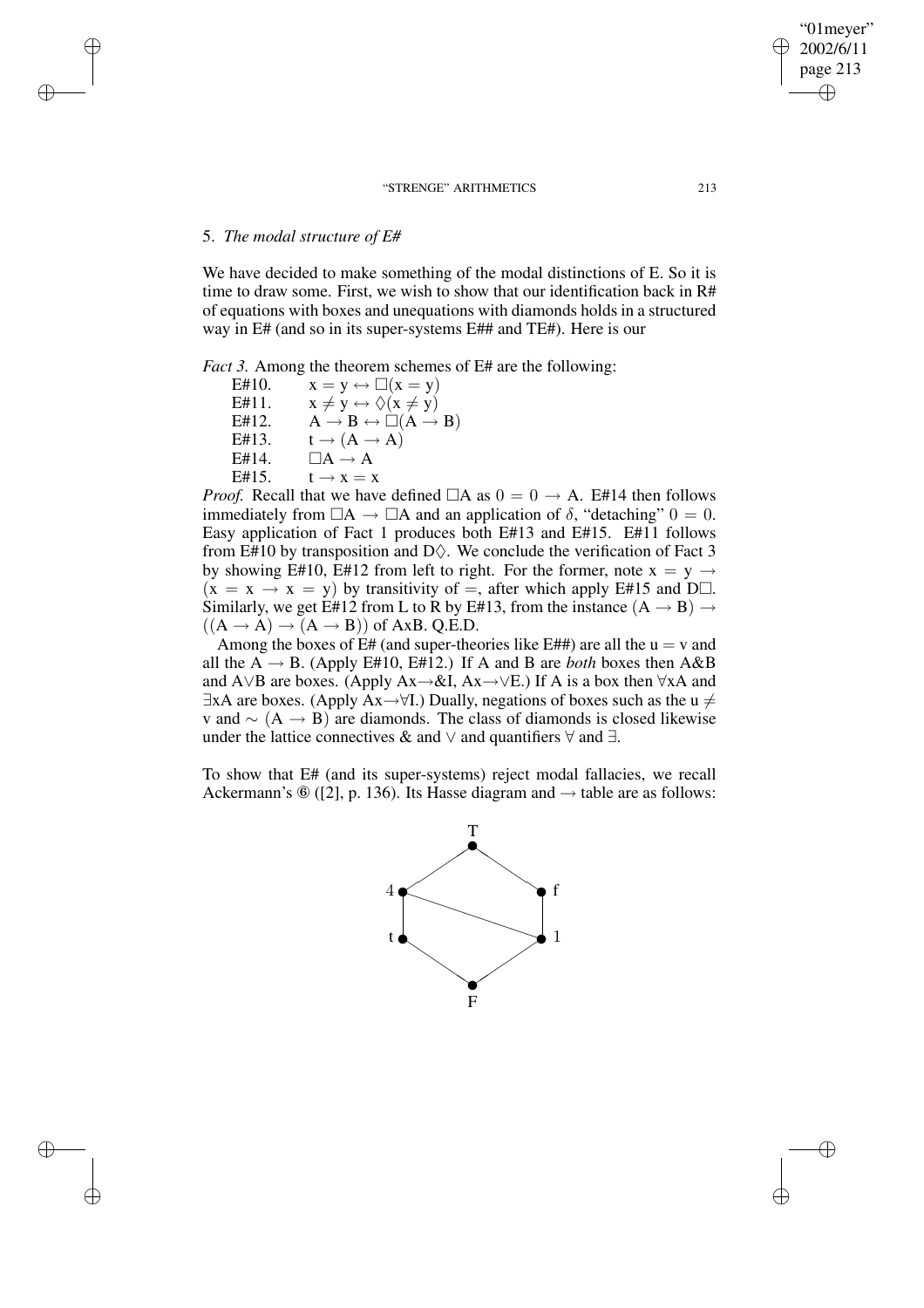"01meyer" 2002/6/11 page 214 ✐ ✐

✐

✐

#### 214 ROBERT K. MEYER AND GREG RESTALL

*The Ackermann matrix* ⑥ *for E* 20

|             | F |                           |   |   | 4 | T |          | $\sim$ |
|-------------|---|---------------------------|---|---|---|---|----------|--------|
| $\mathbf F$ |   |                           |   |   |   |   | F        | ᠇      |
|             | F | t                         |   | F |   |   |          |        |
| f           | F | $\boldsymbol{\mathrm{F}}$ |   | F | F |   | c        |        |
| $*_{t}$     | F | F                         | F |   |   |   | *t       |        |
| $*4$        | F | F                         | F | F |   |   | $\ast 4$ |        |
| $*T$        | F | F                         | F | F | F |   | $*T$     | F      |

Inspection of  $\circled{6}$  shows that the *box* values are t (for *true*  $\rightarrow$  statements) and F (for *False* ones). Consulting the ∼ table the corresponding *diamond* values are f and T. Thus we can turn ⑥ into a matrix for all of *strenge* arithmetic on the interpretation I that assigns t to correct<sup>21</sup> equational sentences<sup>22</sup> u = v and F to incorrect ones. We have set out the Ackermann → and ∼ tables for ⑥; otherwise, as ⑥ (being finite) is a complete distributive lattice, the values to be assigned to *arbitrary* sentences are determined homomorphically. We lay it down that the homomorphic determination of the value of a sentence ∀xAx on interpretation I in ⑥ is just the *meet* of {I(An) : n is a numeral}; otherwise  $I(A \vee B) = I(A) \vee I(B)$ , etc. It is evident that all closed theorems A of E# (and indeed of E##) are *true* on our suggested interpretation I, in the sense that I(A) takes one of the (starred) *designated* values t, 4, T. But then

*Ackermann theorem for E# and E##.* No fallacies of modality hold in *strenge* arithmetic; specifically, no diamonds entail boxes.

*Proof.* It is clear that diamonds take one of the values f, T on our suggested interpretation of sentences of arithmetic in ⑥. By contrast boxes are restricted to the values t, F. Inspection of the  $\leq$  relation of our Hasse diagram makes it clear that if  $a \in \{f, T\}$  and  $b \in \{t, F\}$  then it is *not* the case that  $a \leq b$ ; or, what comes to the same thing,  $a \rightarrow b$  is in all such cases the *undesignated* value F. So *C* rejects all candidate theorems of E## of the form  $\Diamond A \rightarrow \Box B$ .

<sup>20</sup> Identify F, 1, f, t, 4, T respectively with the 0, 1, 2, 3, 4, 5 of p. 136 of [2]. Set ∼ b = 5 − b. Designate 3, 4, 5.

<sup>21</sup> Being *number* terms, each of u,v denotes a unique natural number in virtue of the algorithms that you learned by 3rd grade. And u = v is *correct* if both of u,v denote the *same* number, else it is *incorrect*.

<sup>22</sup> Recall that a formula is a *sentence* if it contains *no* free variables.

✐

✐

✐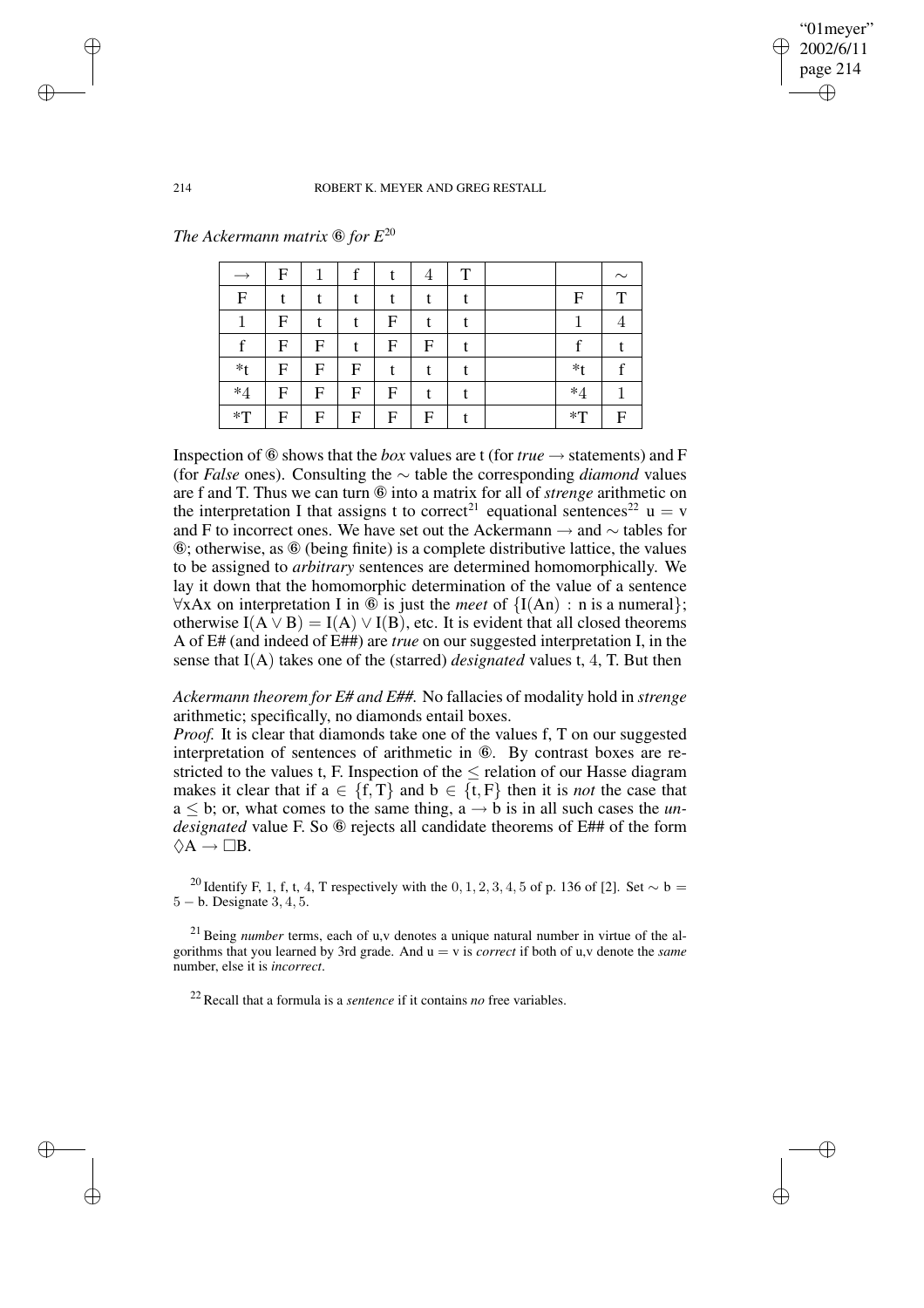## 6. *Metavaluing E## to get TE#*

✐

✐

✐

✐

It is time to keep our promise to make  $\omega$ -arithmetic into a *true* arithmetic, by specifying that exactly one out of each pair of sentences A, ∼A shall be a theorem. We may take E## as reformulated so that *only sentences* shall count as theorems (like our presentation in [1] of R##). We may achieve this by substituting for each axiom *all its universal closures* (and counting, if the reader wishes, open formulas as theorems iff their universal closures are). The rules remain the same (except that they now apply only to *sentences*), while the  $\omega$ -rule in particular is available to take up any slack. We now define a *metavaluation* V of E##, specifying a set TR of truths, as follows on all *sentences* A, B, C of the arithmetical vocabulary:

| VAt                 | If A is an atomic sentence $u = v$ , then $A \in TR$       |
|---------------------|------------------------------------------------------------|
|                     | iff A is arithmetically correct                            |
| $\rm V\mathord\sim$ | $\sim$ B $\in$ TR iff B $\notin$ TR                        |
| V&                  | $B\&C \in TR$ iff, $B \in TR$ and $C \in TR$               |
| $\rm V\vee$         | $B \vee C \in TR$ iff, $B \in TR$ or $C \in TR$            |
| $V\forall$          | $\forall x Bx \in TR$ iff, for all numerals n, Bn $\in TR$ |
| $V \rightarrow$     | $B \to C \in TR$ iff both (i) $E#H \vdash B \to C$         |
|                     | and (ii) $B \in TR \Rightarrow C \in TR$                   |

We have, more or less, reverted to our *original* characterization of a metavaluation in [9], as a valuation that is truth-functional on intended truth-functional particles, while satisfying a more intricate condition (here,  $V \rightarrow$ ) on the *non-truth-functional* →. Let now TE# be the system TR of *true sentences* on V. The true sentences are evidently closed under Ackermann's rules  $\alpha$ ,  $\beta$ and  $\gamma$ . But they are *not closed* under  $\delta$ .

### *Soundness theorem for E##.* E# ⊆ E## ⊆ TE#

*Proof.* We know already that E## is a super-system of E#. So it will suffice to complete this proof to show that all (closures of) theorems of E## are true on our metavaluation V above. This involves a straightforward deductive induction, verifying the axioms of E## on V, and showing also that the rules preserve truth on V *for theorems of E##*. We do some cases, and leave the rest to the reader. We carry out the inductive argument only for *sentences*. It then suffices in all cases to examine an arbitrary *numerical* instance of an axiom or rule, leaving it to the  $\omega$ -rule and its mate V $\forall$  to deliver universal closures.

*Ad* AxB. You need to show  $(B \to C) \to (A \to B) \to A \to C \in TR$ , where all of A, B, C are sentences. It's a pleasant exercise, mixing appeals to (i) and (ii) of  $V \rightarrow$ . Enough, *ad* AxB!

*Ad* Rule  $\delta$ . Suppose A  $\rightarrow$  (B  $\rightarrow$  C) and B are closed theorems of E##, which on inductive hypothesis both belong to TR. By  $\delta$  we have A  $\rightarrow$  C as

"01meyer" 2002/6/11 page 215

✐

✐

✐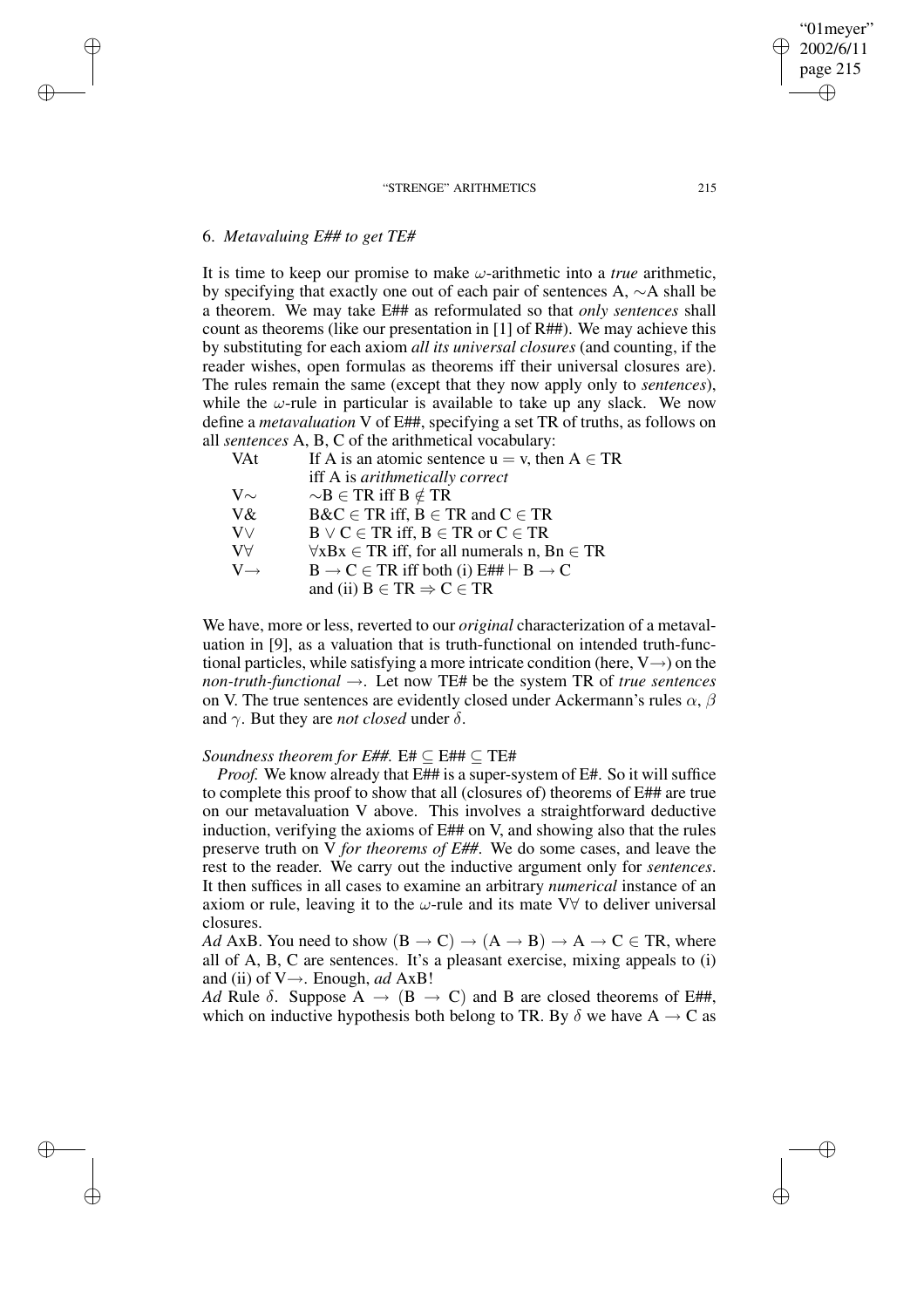"01meyer" 2002/6/11 page 216 ✐ ✐

✐

✐

#### 216 ROBERT K. MEYER AND GREG RESTALL

a theorem of E##. To show  $A \to C \in TR$  this is (i) of V $\to$ ; for (ii) assume  $A \in \text{TR}$  and show  $C \in \text{TR}$ . But now we may use (ii) of V $\rightarrow$ ; since A and  $A \rightarrow (B \rightarrow C)$  are both true, we have by (ii) that  $B \rightarrow C \in TR$  as well; but then, since  $B \in TR$  we have again that  $C \in TR$ , which ends the verification that  $A \rightarrow C \in TR$ .

*Ad* Rule  $\omega$ . Suppose An is a *true* theorem of E## for each numeral n. By  $\omega$ , we have E##  $\vdash \forall xAx$ . Then by V $\forall$  we have  $\forall xAx \in TR$ , which suffices.

*Ad* Ax∀∨. We verify (i) and (ii) under V→ for any *sentence* ∀x(A ∨ Bx) → A  $\vee \forall x Bx$ . (i) of V $\rightarrow$  is immediate; as an axiom, the sentence is an E## theorem. For (ii), assume  $\forall x(A \lor Bx) \in TR$ . Then for each numeral n either A is true or Bn is true, by V $\forall$ , V $\lor$ . If A  $\in$  TR then A  $\lor \forall$ xBx  $\in$  TR, sufficing for (ii) by V∨. Otherwise Bn  $\in$  TR for all n, whence  $\forall$ xBx  $\in$  TR by V $\forall$  and  $A \vee \forall x Bx \in TR$  by V $\vee$ .

*Ad* E#8. Note that  $n' = 0$  is *always* incorrect; whence by V $\forall$  we have  $\forall x (x' \neq 0) \in \text{TR}$  by V $\forall$ . We rest our cases, leaving others to the reader, and declare the soundness theorem *proved*.

Observe, if you will, the *delicacy* of our argument *ad* the rule  $\delta$  in the argument just concluded. We do *not* say that δ preserves *truth* on V when applied to *arbitrary* members  $A \rightarrow (B \rightarrow C)$  and B of TR. It does *not*. To show A  $\rightarrow$  C  $\in$  TR, we must by (i) of V $\rightarrow$  *prove* A  $\rightarrow$  C in E##. For this we need not merely that B is true on V, but that it is a *true theorem* of E##. With that information  $\delta$  *can be applied* in E## —and the difficulty disappears.<sup>23</sup>

Anyway, our goal of having specified the *strenge* truths is now accomplished. For in view of V∼ above and our understanding of intuitive 'not', TE# has split arithmetic *sentences* univocally into the truths and their negations, namely the falsehoods. But what, the reader may wonder, has happened to our old counterexample,  $0 = 2 \rightarrow 0 = 1$ ? Easy —it's *false*. For as a non-theorem of E##, it fails part (i) of our truth-condition on  $\rightarrow$ ; as that suffices for  $0 = 2 \rightarrow 0 = 1 \notin TR$ , we need look no further for its refutation. And so much, by V $\sim$ , assures TE#  $\vdash \sim (0 = 2 \rightarrow 0 = 1)$ . By the same argument, whenever A and B are *sentences* such that  $A \rightarrow B$  is unprovable in E##, then TE#  $\vdash \sim (A \rightarrow B)$ .

All of this returns us to a point made by Belnap when we told him of our initial work on R#. "It would seem," he observed, "that propositions like  $0 = 2 \rightarrow 0 = 1$  should *fail*." We pass, at least for now, from relevant implication to *entailment* to make that observation stick. As, we suppose,

✐

✐

✐

<sup>&</sup>lt;sup>23</sup> Another way to make the same point is the following: E#13 says that E#  $\vdash t \rightarrow (A \rightarrow$ A). So this is *true*, by the soundness theorem. What Restall saw was that, if we allowed ourselves unlimited appeal to  $\delta$  on members of TR, we should have A  $\in$  TR  $\Rightarrow$   $\Box A \in$  TR. That is *not the idea* from our present perspective.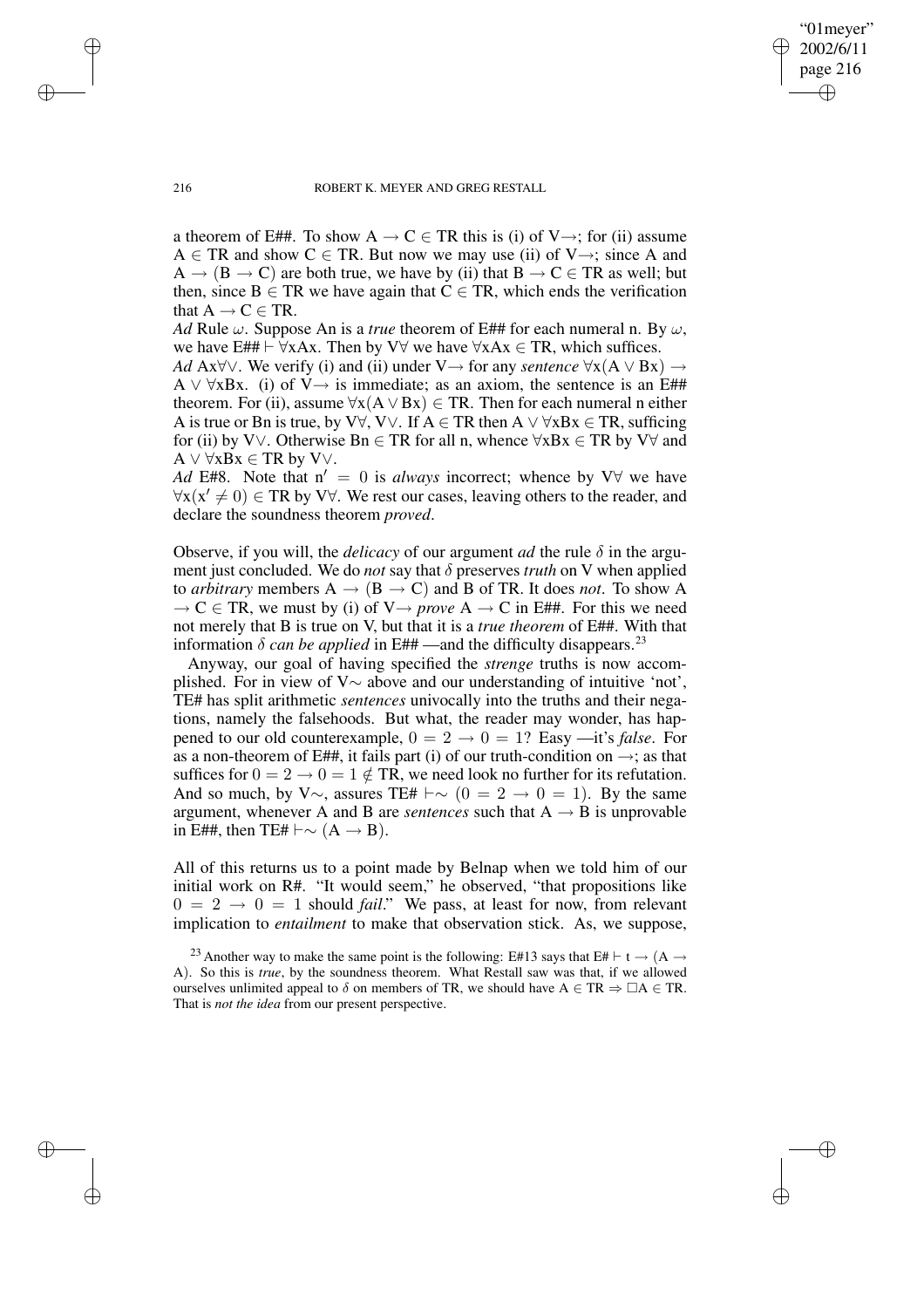Anderson and Belnap might have advised from the outset!

*Appendix 1.* How *fallacies of modality* showed up *rejected* in R# and R##.

For proof that diamonds (e.g., unequations) imply *no* boxes (e.g., equations) in arithmetics based on R, consider the chain  $\mathcal{D} = \langle F, t, f, T \rangle = \langle 0, 1, 2, \rangle$ 3), totally ordered as usual. 4 is a *DeMorgan lattice*, on Dunn's definition in [6], if we set  $b \wedge c = \min(b,c)$  and  $b \vee c = \max(b,c)$ ; moreover, define negation<sup>24</sup> by setting  $\sim b = b \rightarrow f$  on the *implicative extension* to be introduced immediately, with the following  $\rightarrow$  table (due originally to Church):

→ *table for the DeMorgan monoid* ④

✐

✐

✐

✐

|                | ${\bf F}$ |                           | f              | T |
|----------------|-----------|---------------------------|----------------|---|
| F              | T         | T                         | T              | T |
| *t             | F         |                           | f              | T |
| $*$ f          | ${\bf F}$ | $\boldsymbol{\mathrm{F}}$ |                | T |
| $\mathbf{F}^*$ | F         | F                         | $\overline{F}$ | T |

④ is now not merely a DeMorgan lattice but a *DeMorgan monoid* in the sense of [6], taking t as the monoid identity and *fusion* o as defined by boc =∼ (b →∼ c). DeMorgan monoids *verify* all theorems of R, since for each theorem B and algebraic interpretation I,  $t \leq I(B)$ . We may verify also all the theorems of R##, on an *extremely* simple-minded plan. Just assign t to each atomic formula  $v = w$  and let  $\forall x A$  have the value of A. But as identities are assigned t their negations will be assigned f; whence  $s \neq u \rightarrow$  $v = w$  will get in  $\circledA$  the value  $f \rightarrow t = F$ , for all terms s, u, v, w. So in this sense no "fallacies of modality" are theorems of R## (or of its subsystem R#). We express again our shock. R is *not supposed* to have any doctrine of modality. In spite of itself, it *does*. And all this is grist to the mill of E, which is formulated to avoid modal fallacies.

*Appendix 2.* What are some *other* modal arithmetics to which these ideas apply?

We have set out arithmetics based on E in some detail. But save for the *interplay* between relevance and modality at which E aims, there is nothing *that* special about our choice. Still in the relevant ballpark, for example, we might have preferred the system NR of [11] as our vehicle to axiomatize arithmetic.<sup>25</sup> We might still avoid fallacies of modality as in section 4

<sup>24</sup> Numerically, this means that  $\sim$  b = 3 − b for all b in {0, 1, 2, 3}.

<sup>25</sup> On the conventions of [2] NR is called  $R^{\Box}$ .

"01meyer" 2002/6/11 page 217

✐

✐

✐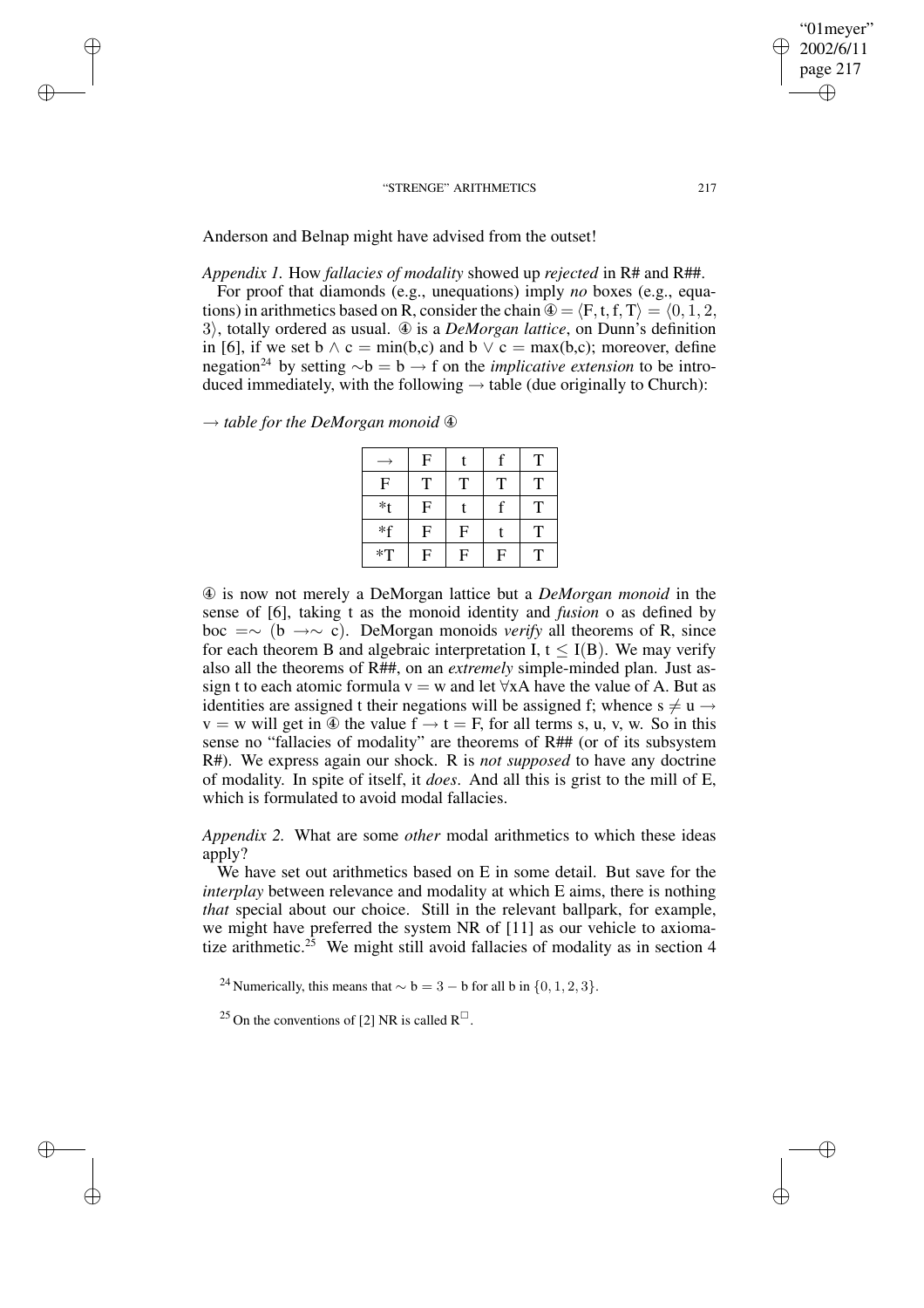"01meyer" 2002/6/11 page 218

✐

✐

✐

✐

above. This would produce a set of truths of TNR#, applying a *metavaluation* to an NR## as we did to E## in section 5. Going even further afield we might follow Shapiro [12] in metavaluing what we'd call S4## to get a TS4#.

*Appendix 3.* What crazy modal notions does *strenge* arithmetic enjoin?

There is an *old view* of how modality enters our understanding of the world. This view (to be traced to Plato, Leibniz, Hume, Kant, and the gang) says that *necessary truth* is the unique province of *mathematics* and of *logic*; whatever is true in these areas is true *of necessity*; other truths (e.g., about the *world*) just *happen* (more or less) to be true.

We mention all this just because our research into *strenge* arithmetic does *not* seem to confirm it. It is perfectly conceivable, we have said above, that there are *truths* of TE# which are *not necessary*. <sup>26</sup> It is probably not surprising that our paradigm instances of these truths are about entailments that *fail.* An idea that we could have, perhaps, is that  $0 = 2$  *might have entailed*  $0 = 1$ ; but, in sober fact, it doesn't. Anyway, we enjoin our readers to develop a Complete System of the World, starting from TE#.

Meanwhile, there is another set of modal notions —those that accompany the so-called "logics of provability" in [10] and elsewhere— that it is interesting to attempt to wed to relevant logics. As a prominent place is reserved in these logics for "Löb's Rule" (which is the inference from  $\Box A \rightarrow A$  to A), readers may be pardoned if they can contain their enthusiasm for the idea. Still, as provability logics derive much of their motivation from the arithmetization of metamathematics, we would like to know how these things work out in the context of (say) E#. We know already that they work out *classically*; as E# contains P# as its truth-functional part, it also contains classical provability logic, classically expressed. "But what," we hear you say, "is relevant about that?" We'd like to know, too. Something more *sui generis*, appealing to properties of a relevant  $\rightarrow$ , would be more interesting still. Having looked with Mares into a relevant provability logic based on R in [15], we challenge you to advance the subject.

### *Appendix* 4. Why do we insist on Ackermann's Rule  $\gamma$ ?

Following earlier work by Anderson and Belnap, [2] takes some pleasure in chopping away at Ackermann's rules. [2] chops specifically the rule ⊃E, which is Ackermann's  $\gamma$ . So when R# was first formulated in [3] it also did without  $\gamma$ , in the hope that (as in our work with Dunn on R and E, etc., and in much that Meyer has pursued since) this rule would turn out *admissible* anyway for R#. But that hope was too sanguine, in view of the Friedman

<sup>26</sup> It is certainly the case that there are *rules* of E## that are *inadmissible* in TE#. Cf. our discussion of rule  $\delta$  above.

✐

✐

✐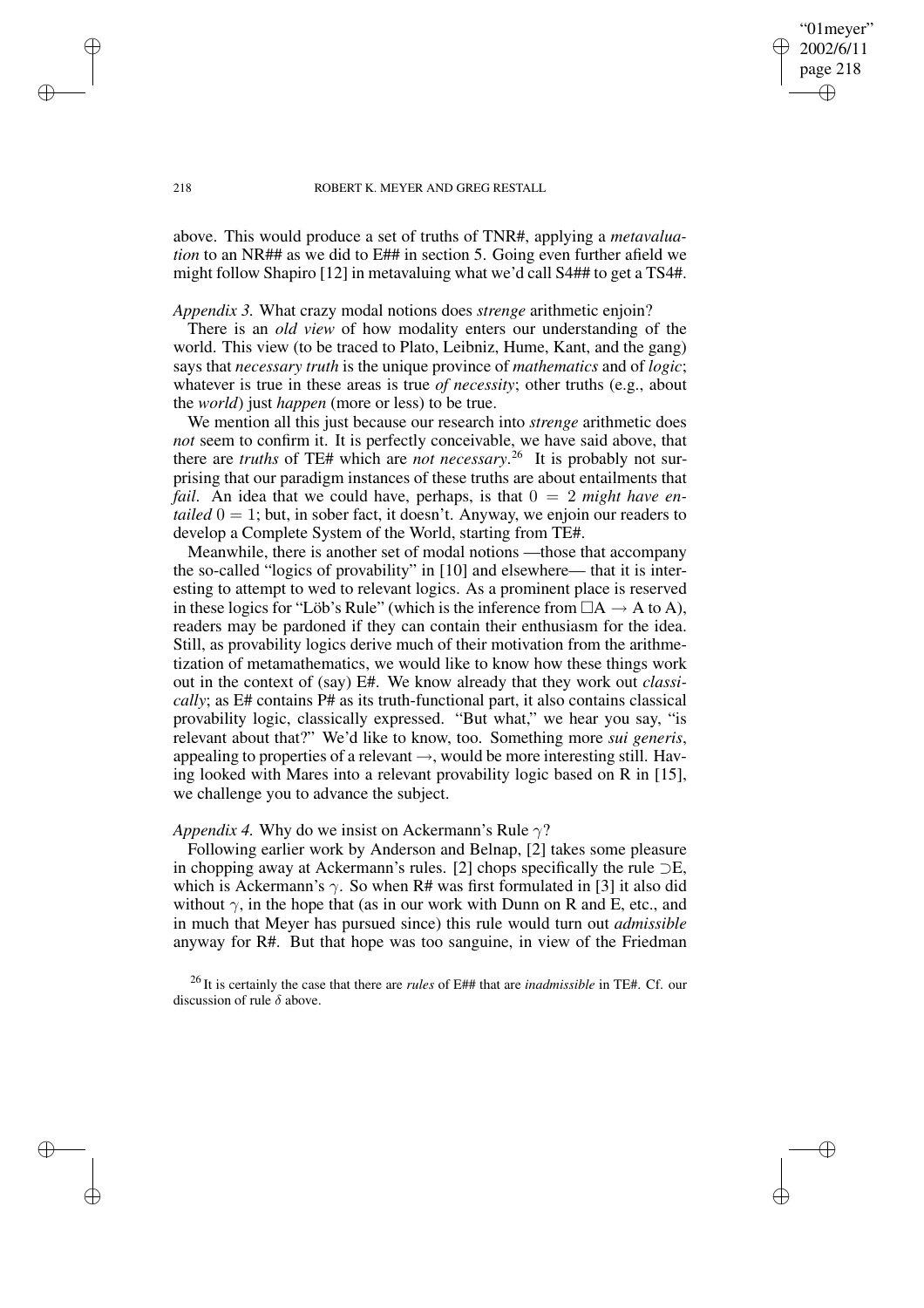✐

✐

✐

✐

2002/6/11 page 219 ✐ ✐

✐

✐

"01meyer"

counterexample QRF of [8]. (Mints suggested in conversation that perhaps we should simply add  $\gamma$  also to R#, as we added it above in formulating E#. Well, maybe.) For as the "disjunctive syllogism" strikes us as a generally OK inference (against views such as those expressed in [2] that it is relevantistically awful), we have followed Ackermann here in restoring it to the primitive logical equipment. But we do so with a definite lack of enthusiasm. For (like Gentzen's cut, as Dunn said for us in [13]) we take it as a sign of the stability (and niceness) of a system that  $\gamma$  should be admissible therein without being primitive. As the argument of [1] can be adapted for E##, we don't need a *primitive*  $\gamma$  for strenge  $\omega$ -arithmetic; for  $\gamma$  is anyway *admissible*, whence E## will *still* be stable and nice. But we cannot so drop  $\gamma$  from E#. 'Tis a pity.<sup>27</sup>

> Automated Reasoning Group CSL, RSISE, Australian National University Canberra ACT 0200, Australia

> > Philosophy Department University of Melbourne Victoria 3010, Australia

E-mail: rkm@arp.anu.edu.au

## **REFERENCES**

- [1] Meyer, R.K., "⊃E is admissible in "true" relevant arithmetic", *The journal of philosophical logic* 27 (1998), 327–51.
- [2] Anderson, Alan R., Nuel D. Belnap, Jr. and J. Michael Dunn, *Entailment* (vol. 2), Princeton, 1992.
- [3] Meyer, R.K., "Arithmetic formulated relevantly", typescript, ANU, 1975.

 $27$  Thanks are due to various logicians —around ANU and around the world— with whom we have discussed the subjects of this paper. Chief among them is J. M. Dunn. Ackermann, Anderson and Belnap also have much to be thanked for —e.g., for their promotion of E and their identification of the "gamma problem" for relevant systems generally. Others who have been exposed to this stuff include an ANU logic summer school seminar, a FoLLI conference in Japan and the following past and present ANU Automated Reasoning Group associates, members and visitors: Lloyd, Slaney, Mares, Urquhart, Fine, Mortensen, Priest, McRobbie, Martin, Sylvan, Gochet, Thistlewaite, Giambrone, Surendonk, Riche, Goré, Fuchs, Urbas, Duc, Jain, Hodgson, Bonnette, Wong and Slater. (Sylvan and Thistlewaite, alas, are no longer with us, having passed away in 1996 and 1999 respectively; Ackermann and Anderson are long gone.) Finally we are indebted to logicians abroad (especially Friedman) for profound and timely help with our problems.